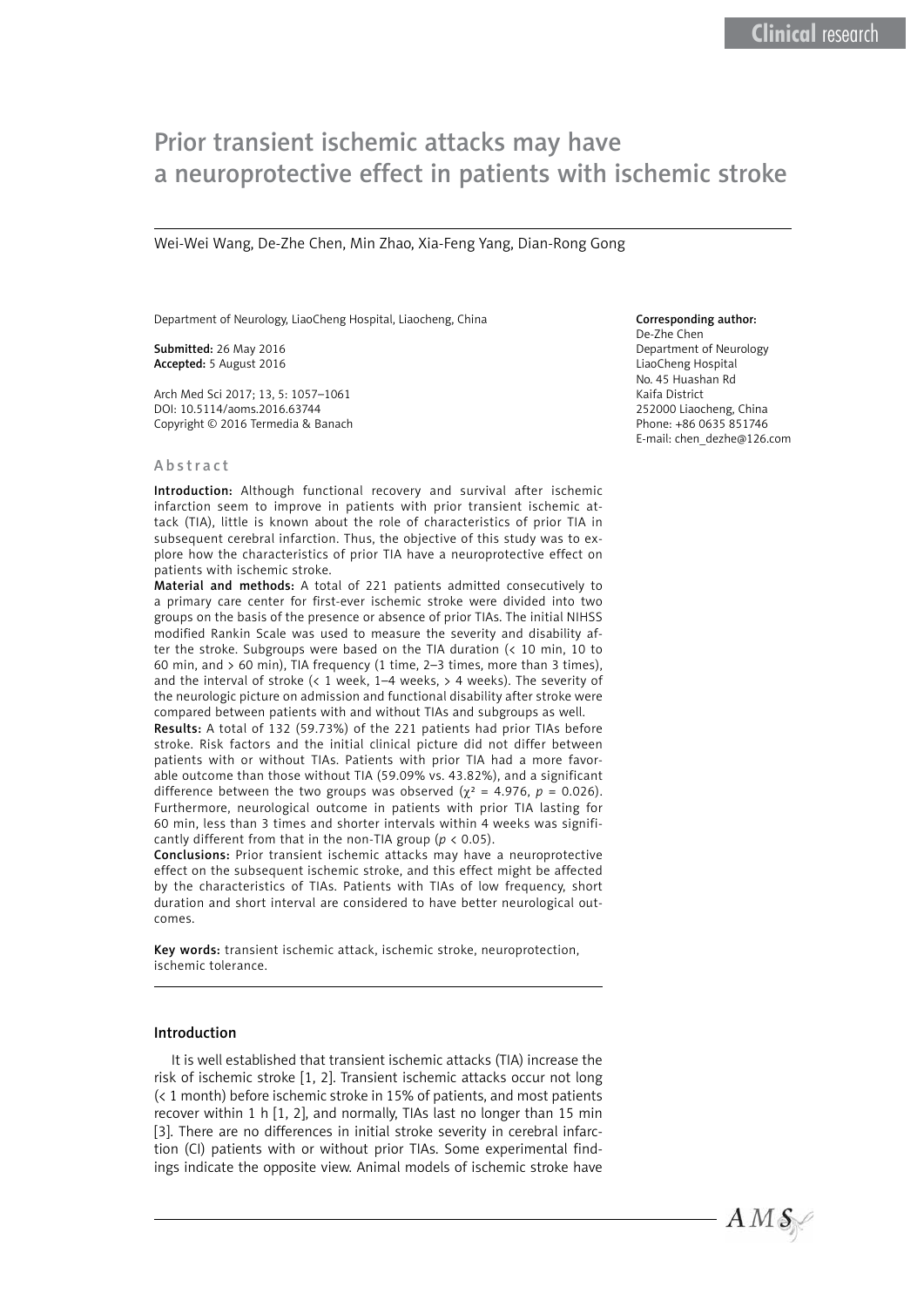recently provided evidence for the induction of a phenomenon of "ischemic tolerance" in rodents at advanced age subjected to short ischemic episodes, rendering the brain more tolerant to subsequent persistent cerebral ischemia [4–6]. This effect was initially observed in the CA1 zone of the hippocampus [7], followed by other subfields in the hippocampus and in the frontoparietal cortex, thalamus, and basal ganglia [8].

Furthermore, more and more clinical studies demonstrate that patients with CI in the anterior circulation who have had a prior TIA, triggering the mechanisms involved in the "focal ischemic tolerance phenomenon", present a less severe neurologic picture and, consequently, a better prognosis than patients with ischemic stroke in the anterior circulation who have not had a previous ipsilateral TIA [9]. However, there are few reports regarding the characteristics of TIA following ischemic stroke. We analyzed the outcome of 2 groups of patients with cerebral infarction according to the presence or absence of prior TIA. A separate analysis of the clinical features of the TIA was also performed.

### Material and methods

The present study sample consisted of all consecutive patients with first-ever ischemic stroke (Liaocheng People's Hospital). The study was approved by the local ethics committees. We retrospectively reviewed 221 cases, from 2012 to 2014, of patients with a diagnosis of acute stroke with or without prior TIA. The inclusion criteria were the Chinese diagnosis guideline for TIA [4] and acute ischaemic stroke [5]. Exclusion criteria were cerebral embolism, cerebral ischaemia from causes other than atherosclerosis, such as intracranial arteritis and CADASIL, hemorrhagic stroke or subarachnoid hemorrhage, TIA in a vascular territory other than that of the subsequent stroke and epilepsy. Two hundred and fifteen patients fulfilled the criteria and were divided into two groups based on the presence of stroke with or without prior TIA. Patients were treated with aspirin and clopidogrel separately or with a combination of the two. All of the patients were hospitalized and received similar medical treatments and rehabilitation. The history of previous TIAs was recorded from patients' medical history.

Of the patients presenting with stroke with prior TIA, 120 (90.91%) were treated with aspirin and 52 (39.39%) were treated with clopidogrel. Of the patients presenting with stroke without prior TIA, 78 (87.64%) were treated with aspirin and 20 (33.71%) patients were treated with clopidogrel. In more detail, 63 patients/132 (47.73%) received aspirin in the group of stroke with previous TIA before stroke because of the previous TIA and 36 patients/89 (40.45%) had the aspirin medication in the group of stroke without TIA attacks because of the existing risk factors for stroke.

Clinical characteristics included gender, age, incidence of hypertension (HTN), diabetes mellitus (DM), smoking, drinking, dyslipidemia, atrial fibrillation (AF), myocardial infarction (MI), peripheral vascular disease (PVD) and initial National Institutes of Health Stroke Scale (NIHSS) score. The NIHSS evaluation was performed upon admission. The neurological outcome at three months post-onset was divided based on the modified Rankin Scale (mRS) into good outcome with 0–1 and poor outcome with 2–6.

### Statistical analysis

Baseline measurements and cardiovascular risk factors are reported as mean ± SD. The *t*-test was used to evaluate differences between the two groups. Initial NIHSS and chronic mRS were evaluated by nonparametric statistics due to the same sample size and non-normal distributions. Thus, differences between groups were evaluated using Mann-Whitney tests. A  $\chi^2$  test was used to analyze the enumeration data. A *p*-value of < 0.05 was considered statistically significant. Data were analyzed using SPSS v11.0 software.

# Results

The two groups were comparable with respect to demographic characteristics and cardiovascular risk factors. In our study, comparison of the initial NIHSS scores between the two groups revealed no significant differences (Table I; *p* > 0.05). The time from admission to discharge was also comparable in both groups, and therefore mRS difference could serve as a reasonable parameter for considering the neurological outcome of subsequent stroke attack. The mean duration of the TIA was 42.68 ±11.23 s, mean frequency was 2.14 ±0.45, and mean interval between TIA and stroke was 2.63 ±0.72 weeks.

In our study, comparison of the neurological outcome by mRS between the two groups revealed a significant difference (Table II). Eightytwo (62.12%) stroke patients with prior TIAs had a good outcome, while only 39 (43.82%) stroke patients without prior TIAs had a good outcome  $(\gamma^2 = 4.834, p = 0.0089).$ 

As we showed that the prior TIAs had a neuroprotective effect on subsequent ischemic stroke, we further investigated whether an association exists between characteristics of prior TIA and stroke outcome. Here, we mostly focused on the special groups of TIA with duration, different frequency and TIA-stroke interval. For each subdi-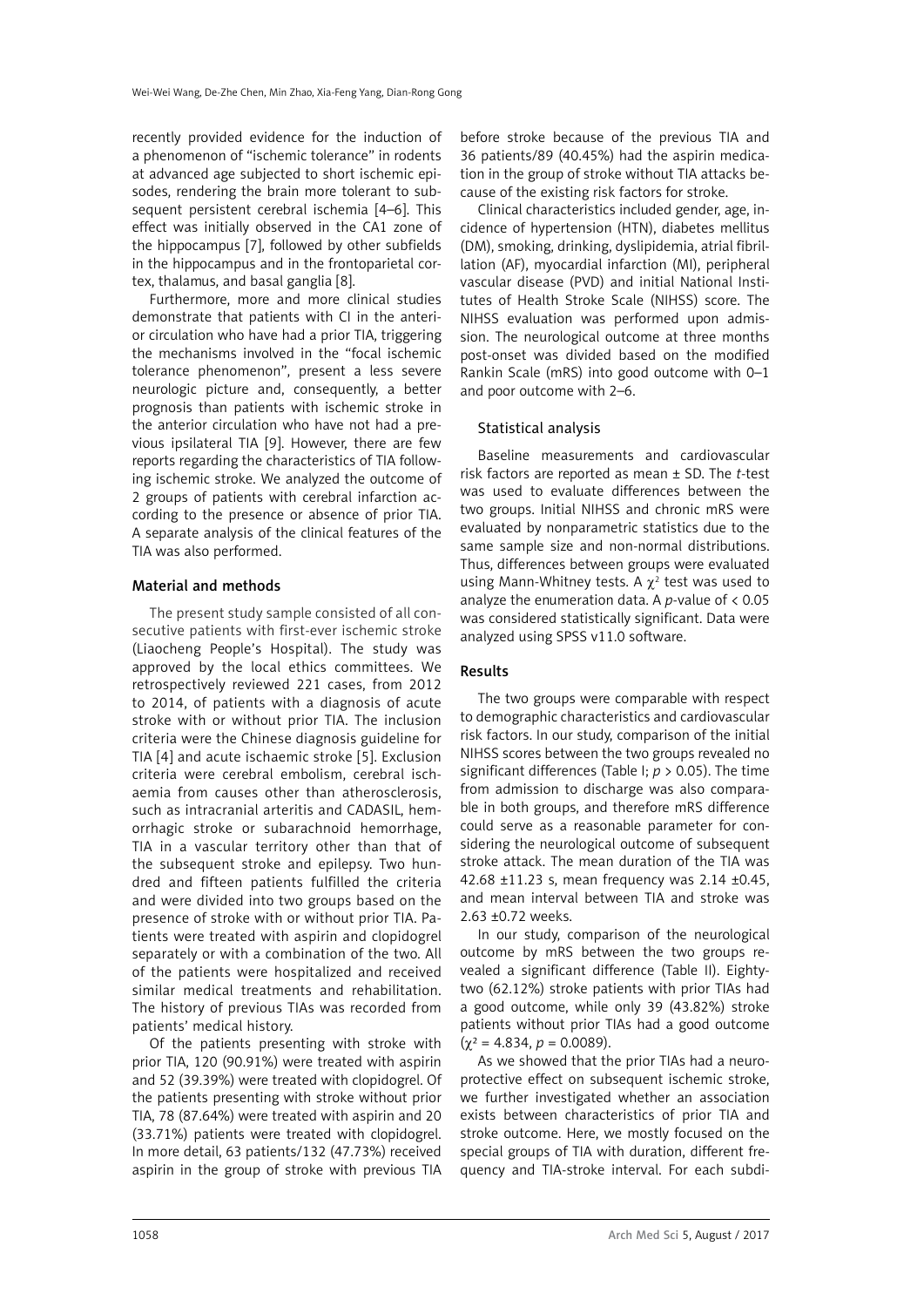| Characteristic                         | Stroke with prior TIA<br>$(N = 132)$ | Stroke without prior TIA<br>$(N = 89)$ | P-value |
|----------------------------------------|--------------------------------------|----------------------------------------|---------|
| Male/female                            | 75/57                                | 51/38                                  | 0.50    |
| Age [years]                            | $62.3 \pm 10.6$                      | $59.8 + 9.6$                           | 0.32    |
| HTN, $n$ $(\%)$                        | 80 (60.61)                           | 55 (61.80)                             | 0.89    |
| DM, $n$ $%$                            | 66 (50.00)                           | 43 (48.31)                             | 0.89    |
| Smoking, $n$ $(\%)$                    | 82 (62.12)                           | 51 (57.30)                             | 0.11    |
| Drinking, $n$ $(\%)$                   | 56 (42.42)                           | 47 (52.81)                             | 0.13    |
| Dyslipidemia, n (%)                    | 44 (33.33)                           | 29 (32.58)                             | 1.00    |
| AF, $n$ (%)                            | 12 (9.09)                            | 6(6.74)                                | 0.62    |
| MI, $n$ $(\%)$                         | 32 (24.24)                           | 23 (25.84)                             | 0.87    |
| PVD, $n$ $(\%)$                        | 8(6.06)                              | 5(8.99)                                | 1.00    |
| Anticoagulant or antiplatelet, $n$ (%) | 112 (92.42)                          | 73 (82.02)                             | 1.00    |
| Lipid-lowering medication, $n$ (%)     | 42 (31.82)                           | 24 (26.97)                             | 1.00    |
| DSA intervention, $n$ (%)              | 12 (9.09)                            | 3(3.37)                                | 0.77    |
| <b>Initial NIHSS</b>                   | $15 + 3.8$                           | $17 + 5.2$                             | 0.93    |

Table I. Comparison of characteristics between two groups

*DSA – digital subtraction angiography.*

vision, we conducted a separate analysis of the mRS scores relative to those from patients with no prior TIA.

As for the TIA duration (Table III), the data from patients with prior TIAs were further subdivided into (1) TIA lasting for 10 min; (2) 10–60 min; and (3) more than 60 min. We found that only those stroke patients with TIA 60 min or less developed better neurological outcomes compared to the respective groups ( $p < 0.05$ ). There was no significant difference in stroke patients with TIA more than 60 min ( $p > 0.05$ ).

Regarding the TIA frequency (Table IV), patients with prior TIAs were further divided into (1) one-time TIA; (2) 2-3 times TIA; and (3)  $> 3$ times TIAs. We observed that stroke patients with Table II. Neurological outcomes between two groups

| Group                            | Good outcome | Poor outcome |
|----------------------------------|--------------|--------------|
| Stroke with TIA<br>$(n = 132)$   | 82 (62.12%)  | 50 (37.88%)  |
| Stroke without TIA<br>$(n = 89)$ | 39 (43.82%)  | 50 (56.18%)  |
| $\gamma^2$                       |              | 4.834        |
| P-value                          |              | 0.0089       |

prior TIAs up to three times had better neurological outcomes compared to the respective groups ( $p \lt 0.05$ ). Those stroke patients with more than three TIAs before the onset did not demonstrate a beyond neurological outcome (*p* > 0.05).

| Group        | Total without prior TIA<br>$(n = 89)$ | $\langle$ 10 min<br>$(n = 37)$ | $10 - 60$ min<br>$(n = 42)$ | $>60$ min<br>$(n = 53)$ |
|--------------|---------------------------------------|--------------------------------|-----------------------------|-------------------------|
| Good outcome | 39 (43.82%)                           | 30 (81.08%)                    | 29 (59.52%)                 | 23 (43.40%)             |
| Poor outcome | 50 (56.18%)                           | 7 (18.92%)                     | 13 (40.48%)                 | 30 (56.60%)             |
| P-value      |                                       | 0.0001                         | 0.0070                      | 0.9607                  |

Table IV. Frequency of prior TIA and subsequent stroke

| Group        | Total without prior TIA<br>$(n = 89)$ | Once<br>$(n = 45)$ | $2-3$ times<br>$(n = 42)$ | $> 3$ times<br>$(n = 45)$ |
|--------------|---------------------------------------|--------------------|---------------------------|---------------------------|
| Good outcome | 39 (43.82%)                           | 30 (66.67%)        | 27 (64.29%)               | 25 (55.56%)               |
| Poor outcome | 50 (56.18%)                           | 15 (33.33%)        | 15 (35.71%)               | 20 (44.44%)               |
| P-value      |                                       | 0.0171             | 0.0392                    | 0.1990                    |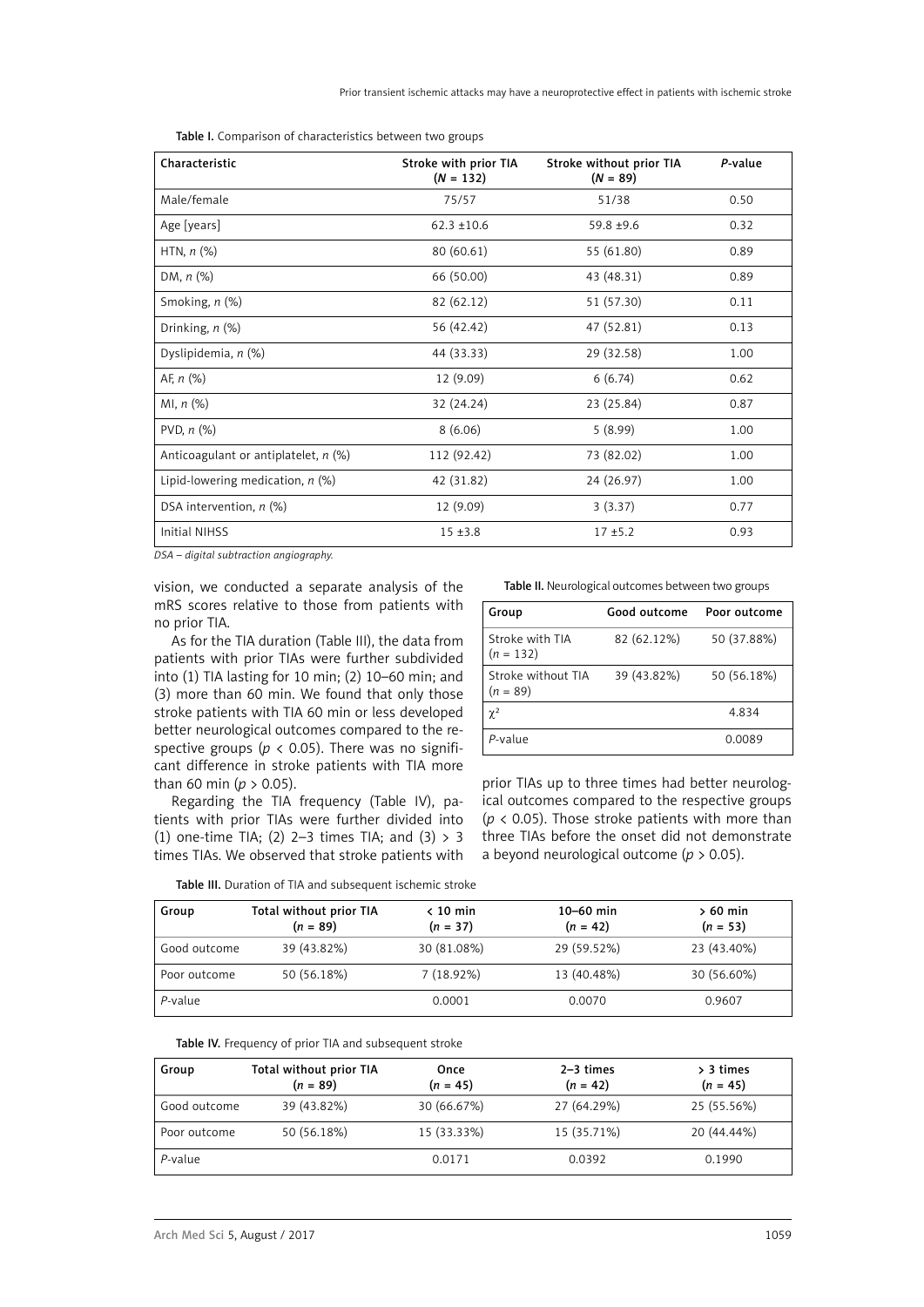| Group        | Total without prior TIA<br>$(n = 89)$ | $\leq 1$ week ( <i>n</i> = 29) | 1–4 weeks $(n = 34)$ | $> 4$ weeks ( <i>n</i> = 69) |
|--------------|---------------------------------------|--------------------------------|----------------------|------------------------------|
| Good outcome | 39 (43.82%)                           | 24 (82.76%)                    | 22 (64.71%)          | 36 (52.17%)                  |
| Poor outcome | 50 (56.18%)                           | 5(17.24%)                      | 12 (35.29%)          | 33 (47.83%)                  |
| P-value      |                                       | 0.0003                         | 0.0383               | 0.3368                       |

Table V. TIA-stroke interval and subsequent stroke

When it comes to the TIA-stroke interval (Table V), patients were grouped into (1) within 1 week; (2) 1–4 weeks; and (3) more than 4 weeks. Those patients with the TIA-stroke interval less than 4 weeks showed better neurological outcomes (*p* < 0.05). Also there was no significant difference regarding patients with a TIA-stroke interval more than 4 weeks ( $p > 0.05$ ).

### Discussion

In this study, we found that ischemic stroke patients with prior TIAs had a better neurological outcome compared to those without prior TIAs (*p* < 0.05). In addition, the subgroup analysis demonstrated that the characteristics of TIAs had an effect on the neuroprotection of prior TIAs. Stroke patients with TIAs of 60 min or more had a poorer neurological outcome compared to those with TIAs of less than 60 min, while stroke patients with more than 3 times prior TIAs also had a poorer outcome as well. Patients with more severe prior TIAs with longer duration and higher frequencies had a poorer outcome. This means that after TIAs, the brain still undergoes a period of hypoxia and ischemia; however, if this hypoxic period extends much longer, this neuroprotective effect would be replaced by serious brain injury [4, 10]. When the interval between the TIA and stroke became longer, these patients had a poorer outcome as well, indicating that the neuroprotection of prior TIAs had a window effect. Therefore, although the prior TIAs had a neuroprotective effect on subsequent cerebral ischemia, this effect would be affected by the characteristics of prior TIAs including the duration, frequency and interval between TIA and stroke. The mechanism of this effect needs further studies.

The findings from our study are relatively consistent with previous reports. One study found that prior TIA occurs mostly within 7 days [11, 12] or 1 month before the onset of ischemic stroke [9]. Moncayo *et al.* reported that those patients with TIA less than 30 min had a better neurological outcome compared to those with TIAs longer than 30 min [9]. They considered that those patients with prior TIAs less than 30 min had a better capacity of brain resistance to hypoxia and ischemia. Arboix *et al.* [13] and Sitzer *et al.* [14] found that in patients with non-lacunar infarction, patients with-

out TIAs had a poorer neurological outcome than those with TIAs. This is further confirmed by magnetic resonance imaging data showing a smaller infarction area in stroke patients with prior TIAs [15].

The mechanism underlying how prior TIA improved the outcome of subsequent stroke might be related to the capacity for resistance to the ischemia due to atherosclerosis. However, this effect is compromised in patients with lacunar infarction [9, 16]. From the pathophysiological point of view, our results might be related to the neuroprotection induced by ischemic tolerance [8]. Actually, several animal models of brain ischemia have proved that prior hypoxia can improve the neurological outcome after cerebrovascular events via endogenous neuroprotection, including the activating transcription factor and post-translational modification [10, 17]. To further explore the molecular mechanism underlying these observations, it would be beneficial to look for a new prophylactic strategy for ischemic stroke.

There are also some limitations of this study. First, there are other possible explanations for the results. The presence of a prior TIA should increase the patient's and medical staff's awareness of the preventive strategy for stroke [18]. This subjective awareness might explain the better neurological outcome in patients with prior TIAs. Second, the information about TIA was received from the patient or family, without any medical track record. Third, some patients take both antiplatelet therapies due to the previous histories including myocardial infarction, TIAs and risk factors related to stroke including hypertension, hyperlipidemia and so on. It would be necessary to stratify patients with different combinations of antiplatelet therapy based on a larger patient sample, to clarify the effects of anticoagulation therapy on the outcome of TIA patients.

In conclusion, our results indicate that prior TIAs may have a neuroprotective effect on the neurological outcome of subsequent ischemic stroke, and this effect is further affected by characteristics of TIAs including the duration, frequency and interval between TIA and stroke.

#### Conflict of interest

The author declares no conflict of interest.